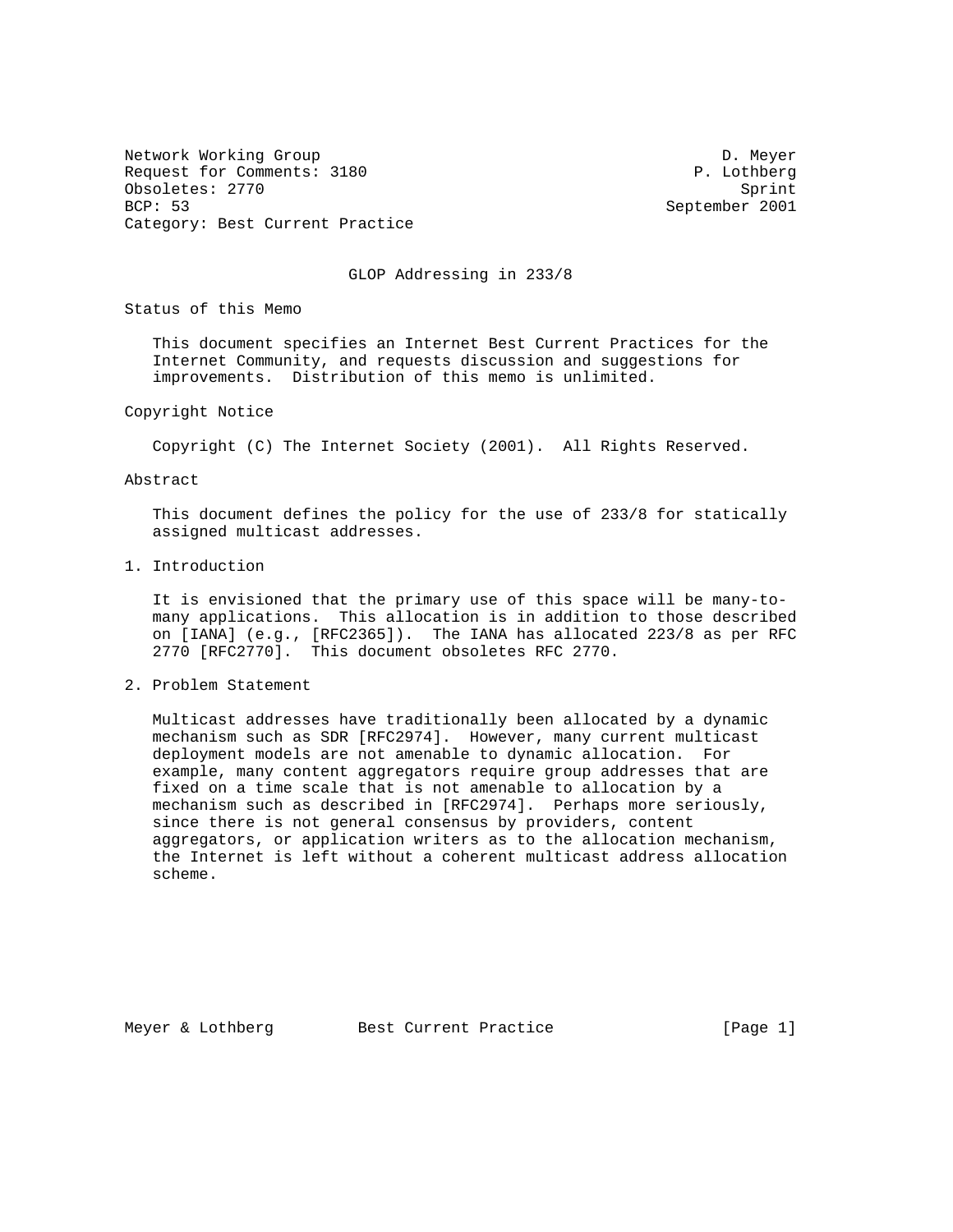The MALLOC working group has created a specific strategy for global multicast address allocation [RFC2730, RFC2909]. However, this approach has not been widely implemented or deployed. This document proposes a solution for a subset of the problem, namely, those cases not covered by Source Specific Multicast.

## 3. Address Space

 The IANA has allocated 223/8 as per RFC 2770 [RFC2770]. RFC 2770 describes the administration of the middle two octets of 233/8 in a manner similar to that described in RFC 1797:

 0 1 2 3 4 5 6 7 8 9 0 1 2 3 4 5 6 7 8 9 0 1 2 3 4 5 6 7 8 9 0 1 +-+-+-+-+-+-+-+-+-+-+-+-+-+-+-+-+-+-+-+-+-+-+-+-+-+-+-+-+-+-+-+-+ | 233 | 16 bits AS | 10 | 100 | 100 | 100 | 100 | 100 | 100 | 100 | 100 | 100 | 100 | 100 | 100 | 100 | 100 | 100 | 100 | 100 | 100 | 100 | 100 | 100 | 100 | 100 | 100 | 100 | 100 | 100 | 100 | 100 | 100 | 100 | 100 | 100 +-+-+-+-+-+-+-+-+-+-+-+-+-+-+-+-+-+-+-+-+-+-+-+-+-+-+-+-+-+-+-+-+

### 3.1. Example

 Consider, for example, AS 5662. Written in binary, left padded with 0s, we get 0001011000011110. Mapping the high order octet to the second octet of the address, and the low order octet to the third octet, we get 233.22.30/24.

## 4. Allocation

 As mentioned above, the allocation proposed here follows the RFC 1797 (case 1) allocation scheme, modified as follows: the high-order octet has the value 233, and the next 16 bits are a previously assigned Autonomous System number (AS), as registered by a network registry and listed in the RWhois database system. This allows a single /24 per AS.

 As was the case with RFC 1797, using the AS number in this way allows automatic assignment of a single /24 to each service provider and does not require an additional registration step.

4.1. Private AS Space

 The part of 233/8 that is mapped to the private AS space [RFC1930] is assigned to the IRRs [RFC3138].

5. Large AS Numbers

 It is important to note that this approach will work only for two octet AS numbers. In particular, it does not work for any AS number extension scheme.

Meyer & Lothberg Best Current Practice [Page 2]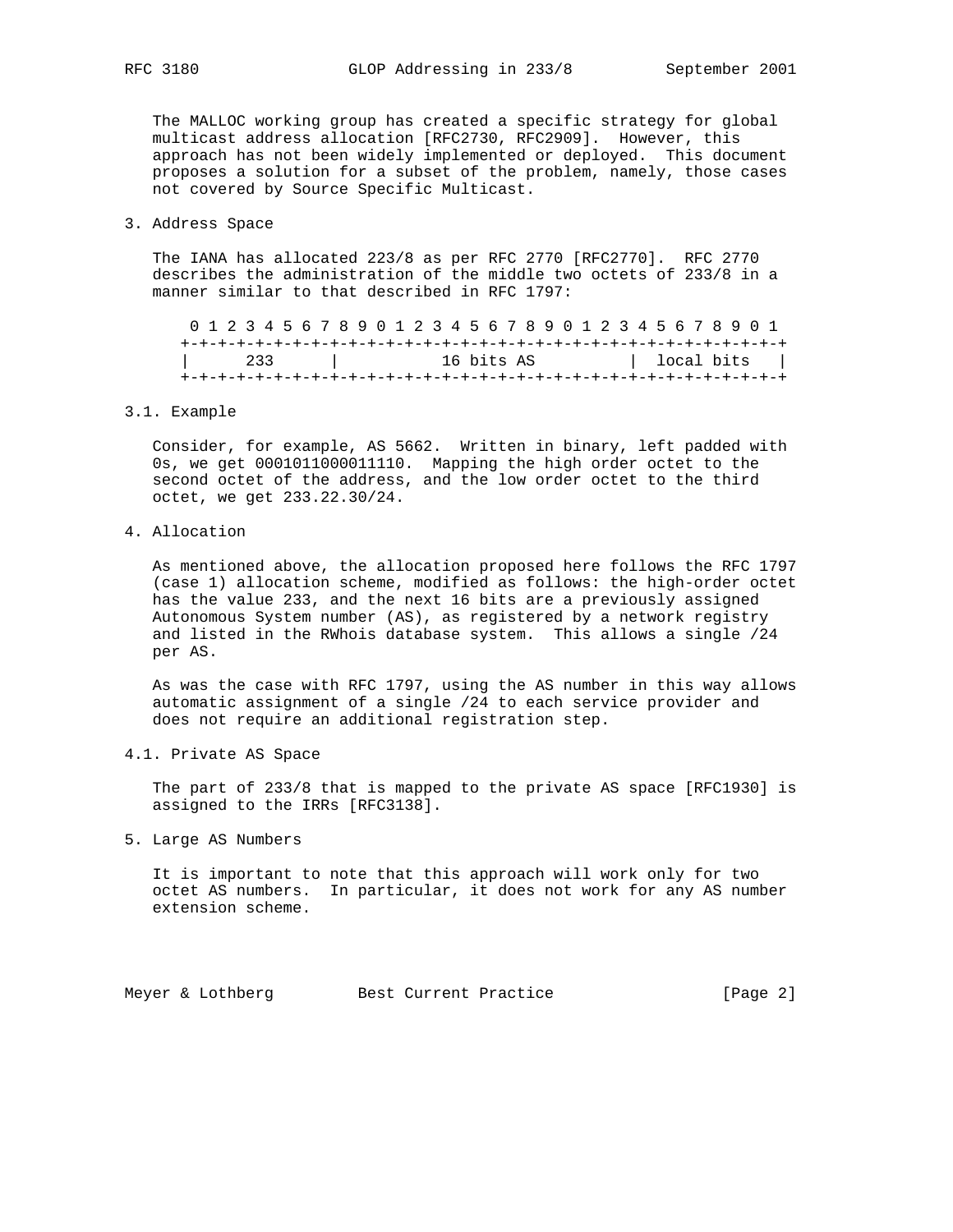### 6. Security Considerations

 The approach described here may have the effect of reduced exposure to denial-of-service attacks based on dynamic allocation. Further, since dynamic assignment does not cross domain boundaries, well-known intra-domain security techniques can be applied.

7. IANA Considerations

The IANA has assigned 233/8 for this purpose.

8. Acknowledgments

 This proposal originated with Peter Lothberg's idea that we use the same allocation (AS based) as described in RFC 1797. Randy Bush and Mark Handley contributed many insightful comments, and Pete and Natalie Whiting contributed greatly to the readability of this document.

9. References

[IANA] http://www.iana.org/numbers.html

[RFC1797] IANA, "Class A Subnet Experiment", RFC 1797, April 1995.

- [RFC1930] Hawkinson, J. and T. Bates, "Guidelines for creation, selection, and registration of an Autonomous System (AS)", RFC 1930, March 1996.
- [RFC2365] Meyer, D., "Administratively Scoped IP Multicast", RFC 2365, July 1998.
- [RFC2374] Hinden, R., O'Dell, M. and S. Deering, "An IPv6 Aggregatable Global Unicast Address Format", RFC 2374, July 1998.
- [RFC2730] Hanna, S., Patel, B. and M. Shah, "Multicast Address Dynamic Client Allocation Protocol (MADCAP)", RFC 2730, December 1999.
- [RFC2770] Meyer, D. and P. Lothberg, "GLOP Addressing in 233/8", RFC 2770, February 2000.
- [RFC2909] Radoslavov, P., Estrin, D., Govindan, R., Handley, M., Kumar, S. and D. Thaler, "The Multicast Address-Set Claim (MASC) Protocol", RFC 2909, September 2000.

Meyer & Lothberg Best Current Practice [Page 3]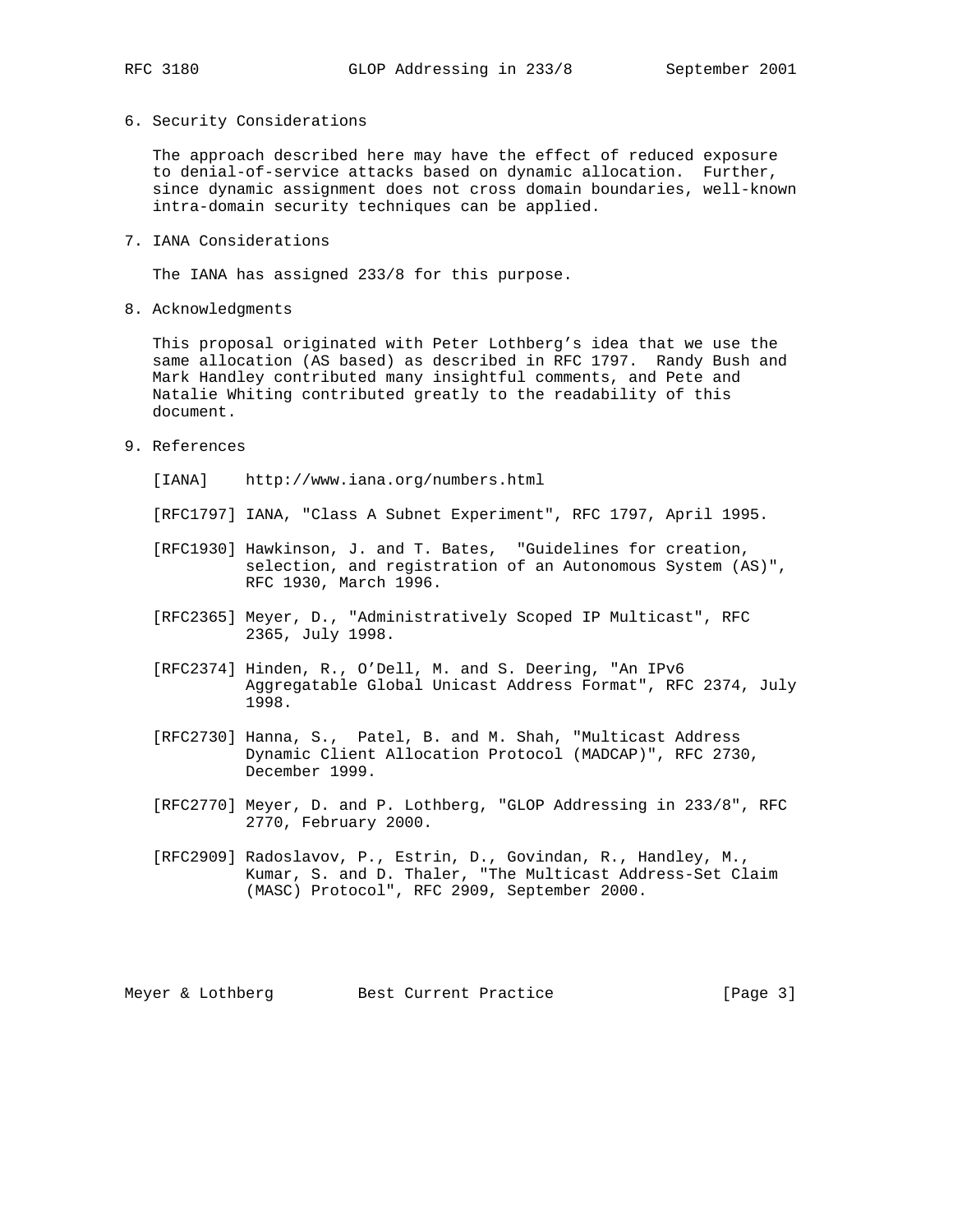[RFC2974] Handley, M., Perkins, C. and E. Whelan, "Session Announcement Protocol", RFC 2974, October 2000.

 [RFC3138] Meyer, D., "Extended Assignments in 233/8", RFC 3138, June 2001.

10. Authors' Addresses

 David Meyer Sprint VARESA0104 12502 Sunrise Valley Drive Reston VA, 20196

EMail: dmm@sprint.net

 Peter Lothberg Sprint VARESA0104 12502 Sunrise Valley Drive Reston VA, 20196

EMail: roll@sprint.net

Meyer & Lothberg Best Current Practice [Page 4]